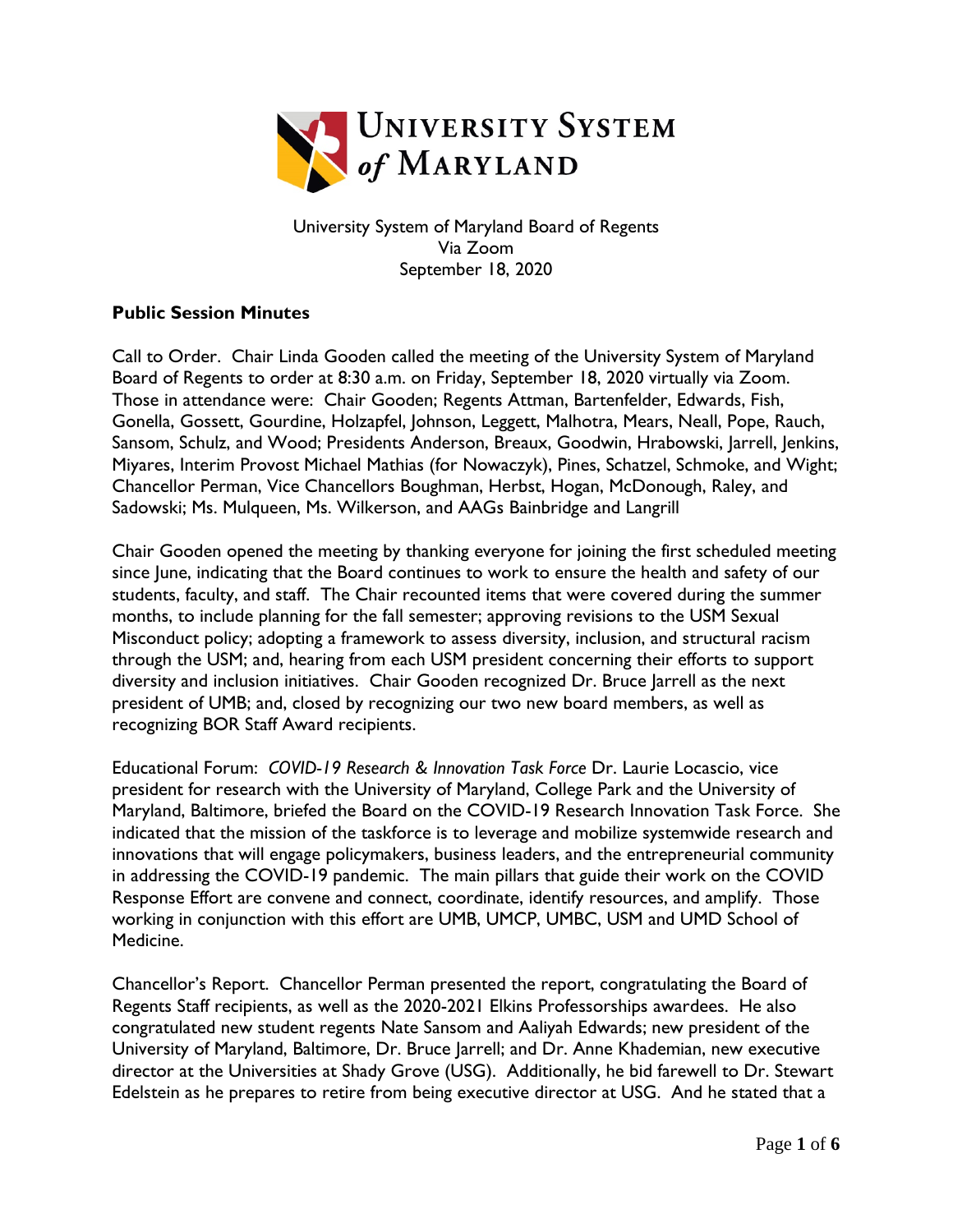search committee, headed by Regent Sam Malhotra, was in place to secure the next president of the University of Maryland Global Campus, as President Javier Miyares prepares for retirement.

Dr. Perman acknowledged the numerous accomplishments and outstanding rankings at the various universities, commending all of the institutions for their tremendous commitment to community outreach and engagement.

He then turned to the COVID health pandemic, stating that it remains front and center in so many of the actions, systemwide and at individual institutions. And he assured everyone that we are rising to the COVID challenge.

Dr. Perman announced that every USM university had begun its fall semester and acknowledged how much effort this has taken. He made mention of the fact that many employees were working 6-7 days a week to keep students on track in the midst of a semester like no other; to establish policies and procedures protecting the safety of their communities; to chart a path forward that assures our fiscal health.

He then pivoted to what was being done to chart a fiscal path forward and the financial outlook. He mentioned that the University System has seen significant constriction in every one of our revenue sources: tuition and fees, auxiliary services, grants and contracts, our state appropriation. A considerable amount of money has been spent on readying the campuses for fall instruction (e.g., invested in technology infrastructure and in faculty training, etc.). Dr. Perman also made mention of costs associated with COVID testing and symptom monitoring, indicating that personal protective equipment has been provided, as well as taking steps to modify residence halls, classrooms, and offices. He pointed out that we are looking at a bottom line that's at least \$500 million short of the original FY21 budget, with the understanding that that number will grow.

Dr. Perman stated that FY21 might be the least of our worries. By all accounts, the outlook for this fiscal year is far worse than last year. Beyond that, the outlook for next fiscal year, FY22, is worse than this one. He stated that they are looking at a scenario where we do not begin our financial recovery until FY24. Therefore, it is important to plan accordingly across a multiyear horizon and commit to making some very difficult decisions (e.g., temporary pay cuts and furloughs), which has been evidenced by our universities cutting spending, deferring construction and maintenance, freezing hiring, and using their reserves.

Dr. Perman also stated that he had the opportunity to update the Senate Education, Business, and Administration Subcommittee and the House Education and Economic Development Subcommittee on our path forward this fall; the painstaking preparations undertaken to protect our students, faculty, and staff; our plan to prevent, control, contain, and manage this disease; and our financial outlook in the years ahead. He was joined by three USM presidents—Darryll Pines, Heidi Anderson, and Ron Nowaczyk.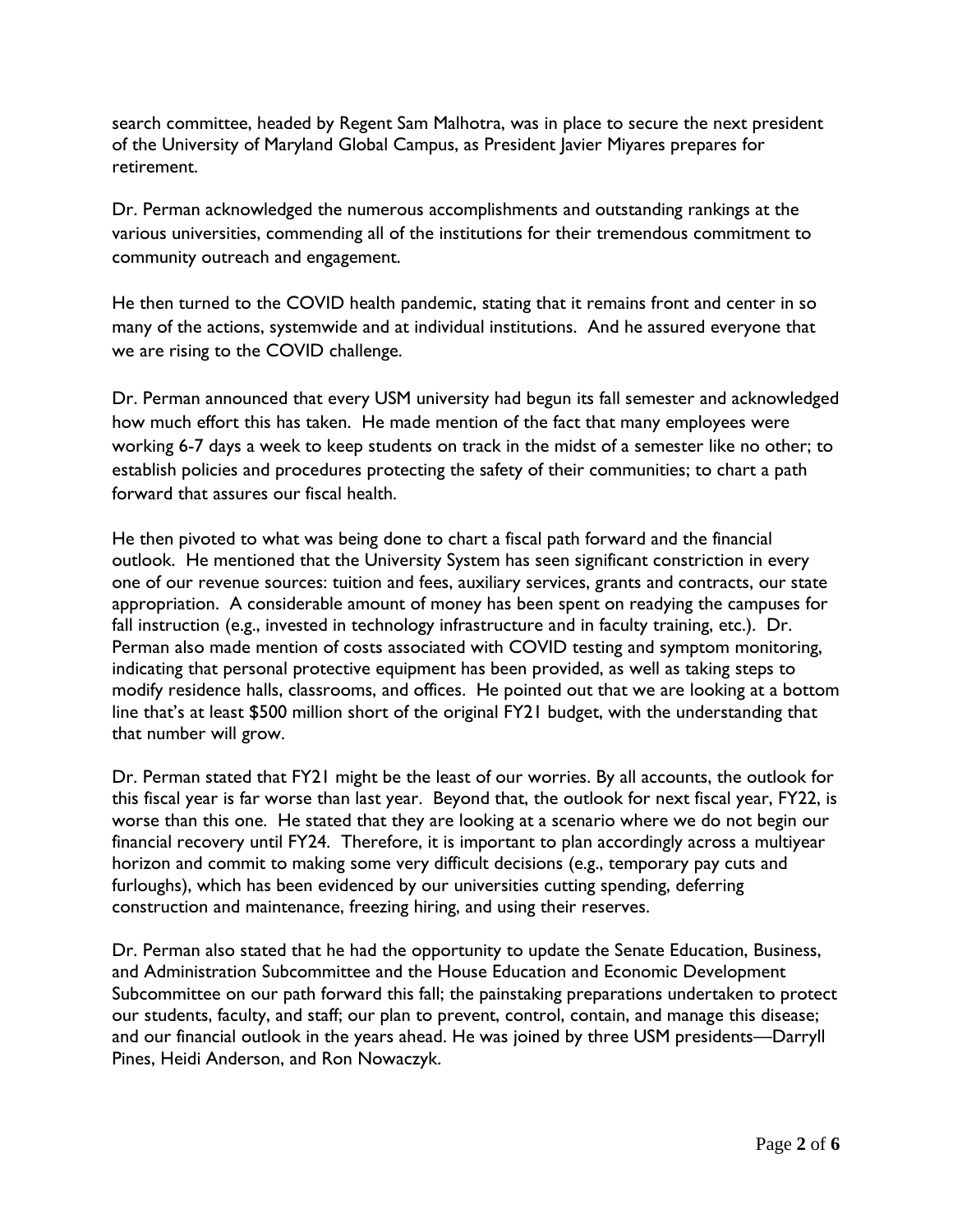At the conclusion of his report, he called on President Chuck Wight to give an update on what Salisbury University is doing concerning COVID-19 testing on his campus.

- 1. Report of Councils
	- a. Council of University System Presidents (CUSP). Dr. Breaux presented the report, indicating that working in conjunction with UMB, UMBC, and UMCP, they focused on developing USM's approach to testing, screening, and monitoring for COVID-19. Additionally, the campuses engaged their local health officials to understand and develop protocols for when there are positive cases. The presidents also continue ongoing communication with their county health officials. Other areas of concern were developing safety protocols, streamlining in-person course offerings, loss of revenue and increased costs associated with the pandemic.

Additionally, they provided feedback on proposed revisions to USM policies on Sexual Harassment (VI-1.6) and the Naming of Buildings and Academic Programs (VI-4.0). They were on the frontline working to fight the decision by Immigration and Customs Enforcement to disrupt the ability of thousands of international students to continue to take online courses. And CUSP held discussions on increasing student involvement in civic engagement with respect to the fall election in response to requests from Secretary Fielder, Governor Hogan, and the Maryland Congressional Delegation.

- b. University System of Maryland Student Council (USMSC). Ms. Rappeport presented the report, indicating that the leadership team has a "listening first" servant leadership philosophy and makes it a priority to meet with individual members of the council and offer to join student government meetings throughout the term. Thus far, they have convened two Special Meetings of the USMSC in addition to their first official meeting of the term on Sunday, September  $13<sup>th</sup>$ . The first special meeting took place on August  $16<sup>th</sup>$  and was primarily geared towards orienting all members of the council to their shared role in shared governance as well as conducting a robust discussion on one of the USMSC's top priorities to promote education and outreach towards student civic engagement and voting. The second Special USMSC meeting was convened on September  $8<sup>th</sup>$  and welcomed Vice Chancellor Leonard Raley and Associate Vice Chancellor and Chief of Staff Marianne Horrigan to discuss and solicit student feedback on the proposed amendments to the USM Naming Policy. Many student governments identified their top efforts related to addressing structural racism and additional initiatives to improve diversity, equity and inclusion across various populations including disability. Student government leaders are interested in better understanding the bigger picture across the system and are working to help provide reports to all of the student leaders.
- c. Council of University System Faculty (CUSF). Dr. Brunn presented the report, indicating that the goal of the Executive Committee is to have CUSF concentrate on work started in previous years, namely academic integrity; interprofessional, interinstitutional and interdisciplinary education (IPE); Online Electronic Resources; and faculty performance evaluations. In addition, the Executive Committee wants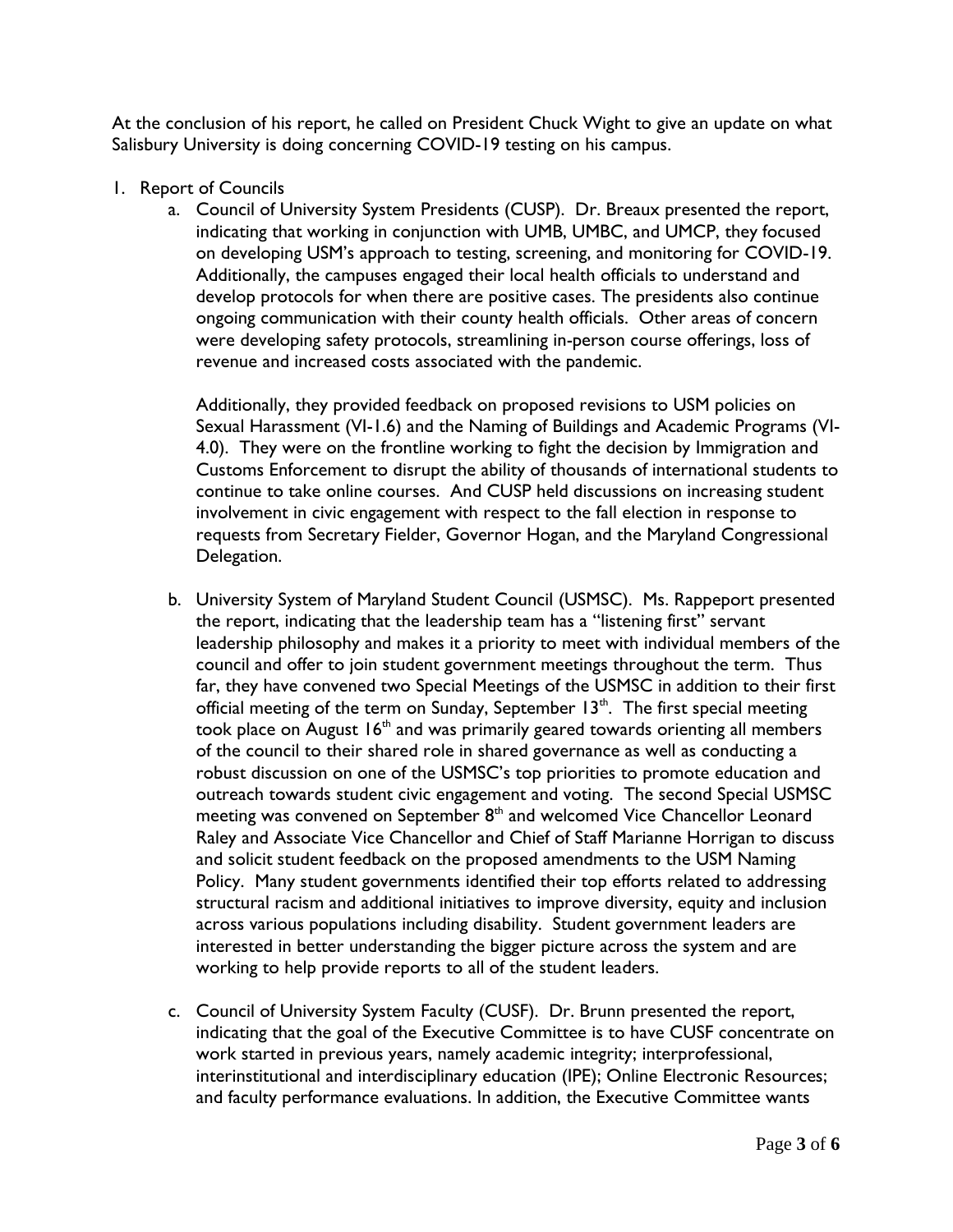CUSF to begin examinations of two new areas of concern: existing USM technology policies and civic engagement and civility. Finally, the Executive Committee plans to have CUSF work actively with its sister councils on matters that are of common interest to bring a new and unique perspective to our Board counsel.

The Executive Committee endorsed the workplan for approval by CUSF membership at the September 25th meeting: Education Policy Committee, Board of Regents Faculty Awards & Recognition Committee, Faculty Concerns Committee, Rule and Membership Committee, Legislative Affairs & Policy Committee and Ad Hoc Committee on Covid-19 Faculty Issues.

- d. Council of University System Staff (CUSS). Dr. Shishineh presented the report, stating that a new member orientation was held online before the start of the full Council meeting. She indicated that for the first time in the history of CUSS, the entire Executive Committee is identical to last year. They are still waiting to solidify representatives and alternates from a few campuses; however, CUSS currently has a very robust roster of staff from the 12 institutions this year. Finally, the Communications & Marketing Committee was able to publish the Summer 2020 edition of our CUSS Newsletter.
- 2. Consent Agenda. The Consent Agenda was presented to the regents by Chair Gooden. She asked if there were any items on the agenda that should be removed for further discussion. There were no requests to remove any items; therefore, Chair Gooden moved, and Regent Pope seconded the motion to accept the consent agenda; Regent Attman abstained from item 2.e.iii; motion was approved. The items included were:

## Consent Agenda Chair Gooden

- a. Committee of the Whole
	- i. Approval of meeting minutes from June 19, 2020 Public and Closed Sessions (action)
	- ii. Approval of meeting minutes from Special Board Meetings Public and Closed Sessions (action)
		- 1. July 22, 2020
		- 2. August 26, 2020
		- 3. September 10, 2020
	- iii. Resolution on Defense Security Service (action)
- b. Committee on Education Policy and Student Life
	- i. Approval of meeting minutes from September 8, 2020 Public Session (action)
	- ii. New Academic Program Proposals (action)
		- 1. Coppin State University: Master of Science in Applied Molecular Biology and Biochemistry
		- 2. Coppin State University: Master of Science in Polymers and Materials **Sciences**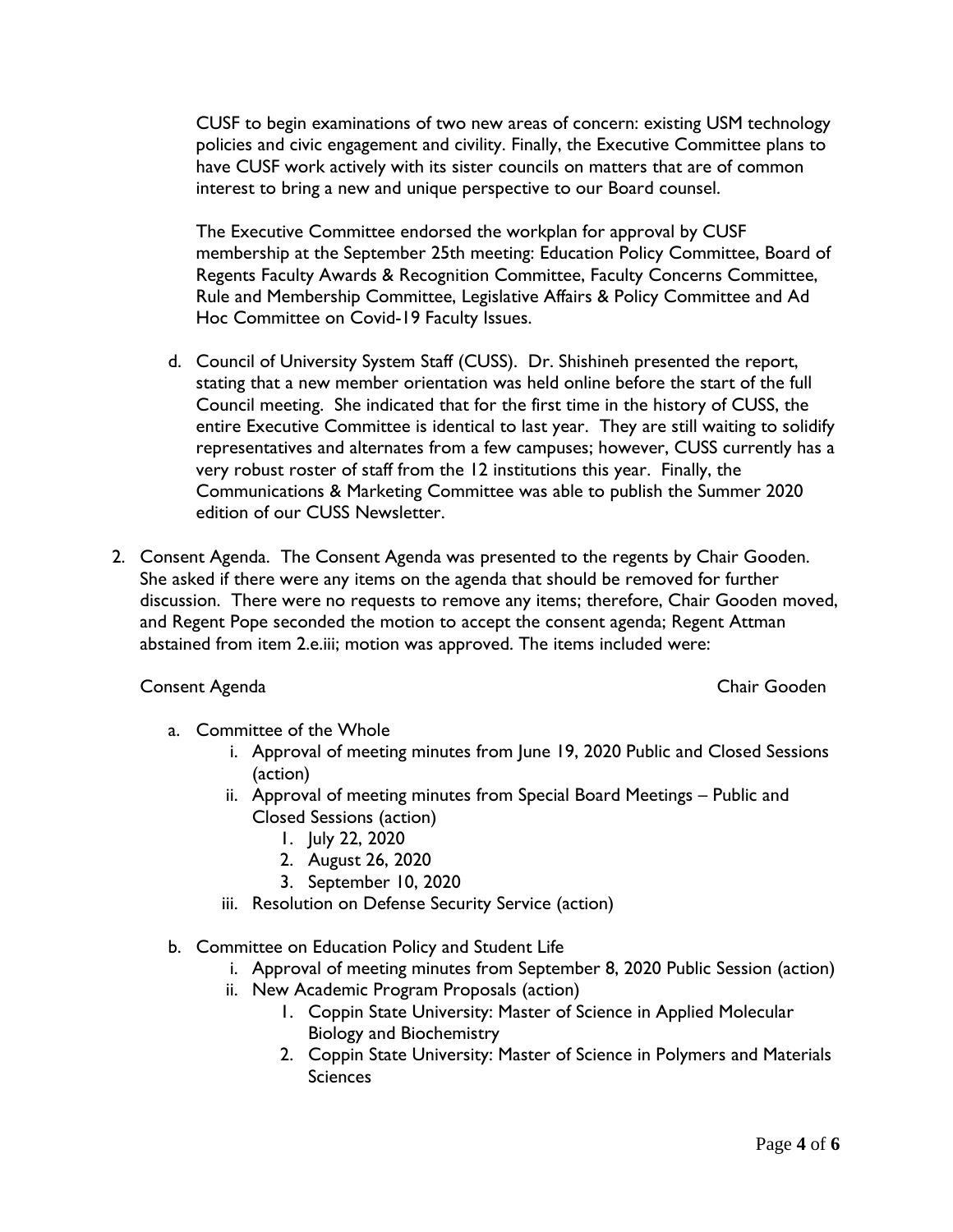- 3. University of Maryland Eastern Shore: Bachelor of Arts in Digital Media Studies
- iii. Voter Engagement Across the USM (information)
- iv. Education Policy and Student Life Tentative Agenda, 2020-2021 (information)
- c. Committee on Economic Development and Technology Commercialization
	- i. Approval of meeting minutes from September 10, 2020 Public Session (action)
- d. Committee on Governance and Compensation
	- i. Review of Committee on Governance and Compensation Charter (action)
- e. Committee on Finance
	- i. Proposal to Temporarily Suspend the Self-Support Requirement for Intercollegiate Athletics Programs during the COVID-19 Pandemic (action)
	- ii. University of Maryland, Baltimore: Increase in Project Authorization for School of Nursing Student Services Renovation and Window Replacement (action)
	- iii. University of Maryland, College Park: Amendment to Sale and Ground Lease of Property to Gilbane Development Company to Develop Graduate Student Housing, Townhomes and Access Roadways (action)
	- iv. Committee Charge (action)
- f. Committee on Advancement
	- i. Year-to-Date Fundraising Report June FY20 (information)
- 3. Review of Items Removed from Consent Agenda
- 4. Committee Reports
	- a. Committee on Finance and The Committee on Finance and The Regent Attman
		- i. USM Enrollment Projections: FY 2021-2030. Regent Attman presented the report, along with an explanation of the enrollment numbers presented by Assistant Vice Chancellor of Institutional Research, Data & Analytics, Chad Muntz. Regent Attman moved for approval of the report as presented; Regent Gooden seconded the motion, and it was unanimously approved.
	- b. Committee on Education Policy and Student Life **Regent Gourdine** 
		- i. Fall 2020: Preparation for Teaching, Learning, Campus Life, and Student Success (information). Vice Chancellor Boughman presented the report.
		- ii. Cultural Diversity Progress Reports. Assistant Vice Chancellor for Academic and Student Affairs, Dr. Lee, presented the report. Regent Gonella moved for approval of the report as presented; Regent Pope seconded the motion, and it was unanimously approved.